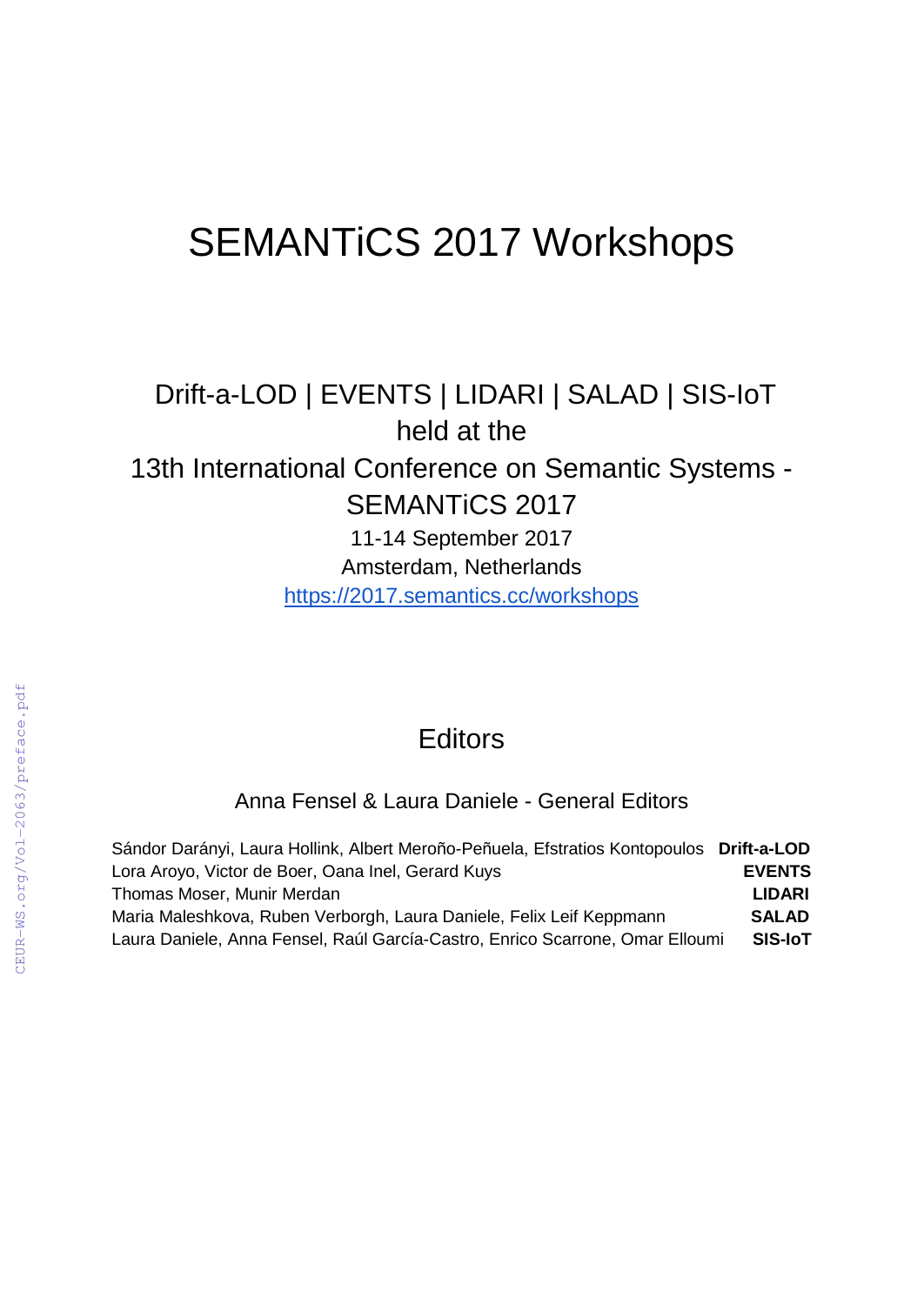## Preface

These proceedings include all peer-reviewed papers that were presented at the workshops co-located with the 13th International Conference on Semantic Systems (SEMANTiCS 2017), in Amsterdam, Netherlands. The workshops took place on the days before and after the conference, namely, on September 11 and 14, 2017.

SEMANTICS 2017 conference has hosted five workshops with a peer-reviewed paper selection process:

- 1st International Workshop on Detection, Representation and Management of Concept Drift in Linked Open Data (Drift-a-LOD),
- 1st International Workshop on Understanding Events Semantics in Cultural Heritage (EVENTS),
- 2nd International Workshop on Linked Data in Industry 4.0 (LIDARI).
- 6th International Workshop on Services and Applications over Linked APIs and Data (SALAD),
- 1st International Workshop on Semantic Interoperability and Standardization in the IoT (SIS-IoT).

Brief summaries of these workshops can be found below, and corresponding papers are documented in the SEMANTiCS 2017 workshop proceedings.

#### **Summary Drift-a-LOD 2017**

The continuous growth of the Linked Open Data (LOD) cloud is extending to various new domains. In many of these, facts change continuously: political landscapes evolve, medical discoveries lead to new cures, artists form new collaborations. In terms of knowledge representation, we observe that instances change their roles, new relations appear, old ones become invalid, and classes change both their definition and member-instances.

The evolution of LOD poses concrete new challenges to stakeholders: data publishers need to detect changes in the real world and capture them in their datasets; users and applications need automated tools to adapt querying over diachronic datasets; knowledge engineers want to understand modelling practices behind ontology changes; linguists study drift in the meaning of words. As a continuation of last year's successful Drift-a-LOD, this year's workshop sought to form a community of researchers and practitioners working on detecting, representing and managing concept drift in and for LOD.

Drift-a-LOD'17 brought together different communities that define, identify and manage the dynamics of concepts in their knowledge bases using various domain-specific methods (statistical inference, symbolic reasoning, natural language processing, etc.), leveraging the LOD cloud as a data source or as a result publishing platform.

In the 2017 edition, which took place in Amsterdam as part of the SEMANTiCS 2017 conference, Drift-a-LOD'17 featured 3 research papers, 1 industry paper, and 2 keynote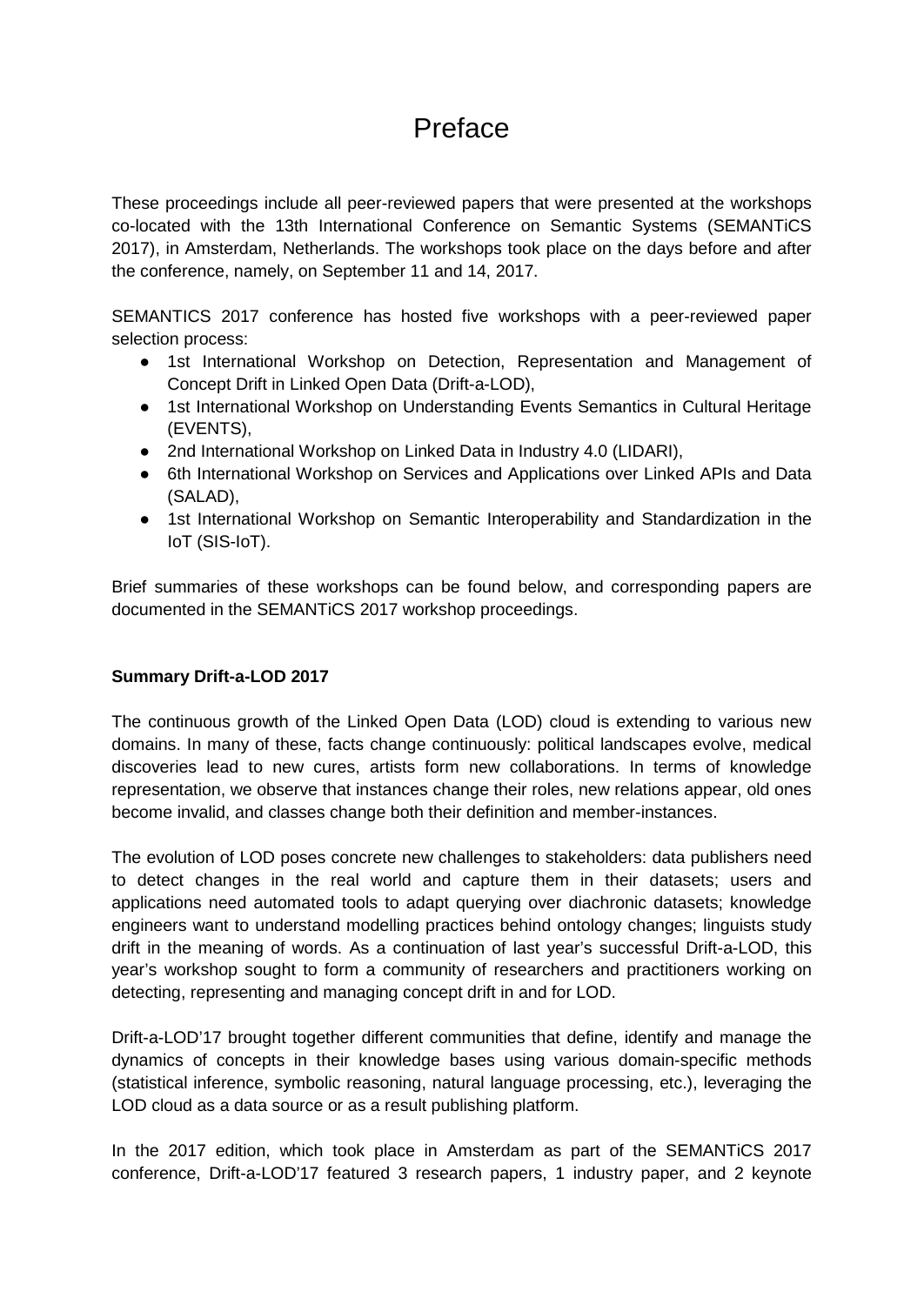presentations by Antske Fokkens ("Drifting distributions? Possibilities and risks of using distributional semantics for studying concept drift") and Javier Fernández ("LOD is all about evolution: Querying and Managing evolving Linked Open Data"). A final discussion session addressed urgent topics within this community, such as differences in theory and methods, the need of infrastructure for an observatory for concept drift, the issue of tracing human interactions in data changes, a list of practical use cases, and implications for education.

The organizers are thankful to the workshop programme committee members that made this workshop possible with their reviews and comments.

#### **Summary EVENTS 2017**

Cultural heritage institutions are continuously rethinking the access to their collections to allow the public as well as scholars and professionals to interpret and contribute to their collections. An important role in the interpretation of cultural heritage collections is played by 'historic events', which meaning keeps being re-discovered and re-interpreted in light of modern discussions.

The EVENTS 2017 workshop was intended for researchers, practitioners, and students of ICT, Digital Humanities and Cultural Heritage domains. The workshop explored top-down the state-of-the-art and work in progress in the space around events, e.g. detecting, modelling and representing events, with a special focus in the cultural heritage domain.

The workshop featured a keynote speech from Gerard Kuys:" A way of applying an event model to National Archives' Data". This was followed by two full paper presentations which presented work on conceptual modelling for CH data and a search system for event search in Digital Heritage collections respectively. After lunch, we discussed a number of shorter invited papers on events for explorative search in Cultural Heritage collections connected to the DIVE+ project [\(http://diveproject.beeldengeluid.nl\)](http://diveproject.beeldengeluid.nl/). Finally, the participants joined in a crowdsourcing experiment where they were invited to identify events in a dataset.

EVENTS 2017 was organized and supported by members of the KNAW E-humanities Events working group [\(https://www.ehumanities.nl/events-working-group/\)](https://www.ehumanities.nl/events-working-group/).

#### **Summary LIDARI 2017**

Industry 4.0 is a collective term (created in Germany) for the technological concepts of cyber-physical systems, the Internet of Things and the Internet of Services, leading to the vision of the Smart Factory. Within a modular structured Smart Factory, cyber-physical systems monitor physical processes, and make decentralized decisions. Over the Internet of Things, cyber-physical systems communicate and cooperate with each other and humans in real time.

As identified in both academia and industry , there are several design principles in Industry 4.0, which support companies in identifying and implementing Industry 4.0 scenarios:

● Interoperability: the ability of cyber-physical systems (i.e. workpiece carriers or assembly stations) and humans to connect and communicate via the Internet of Things,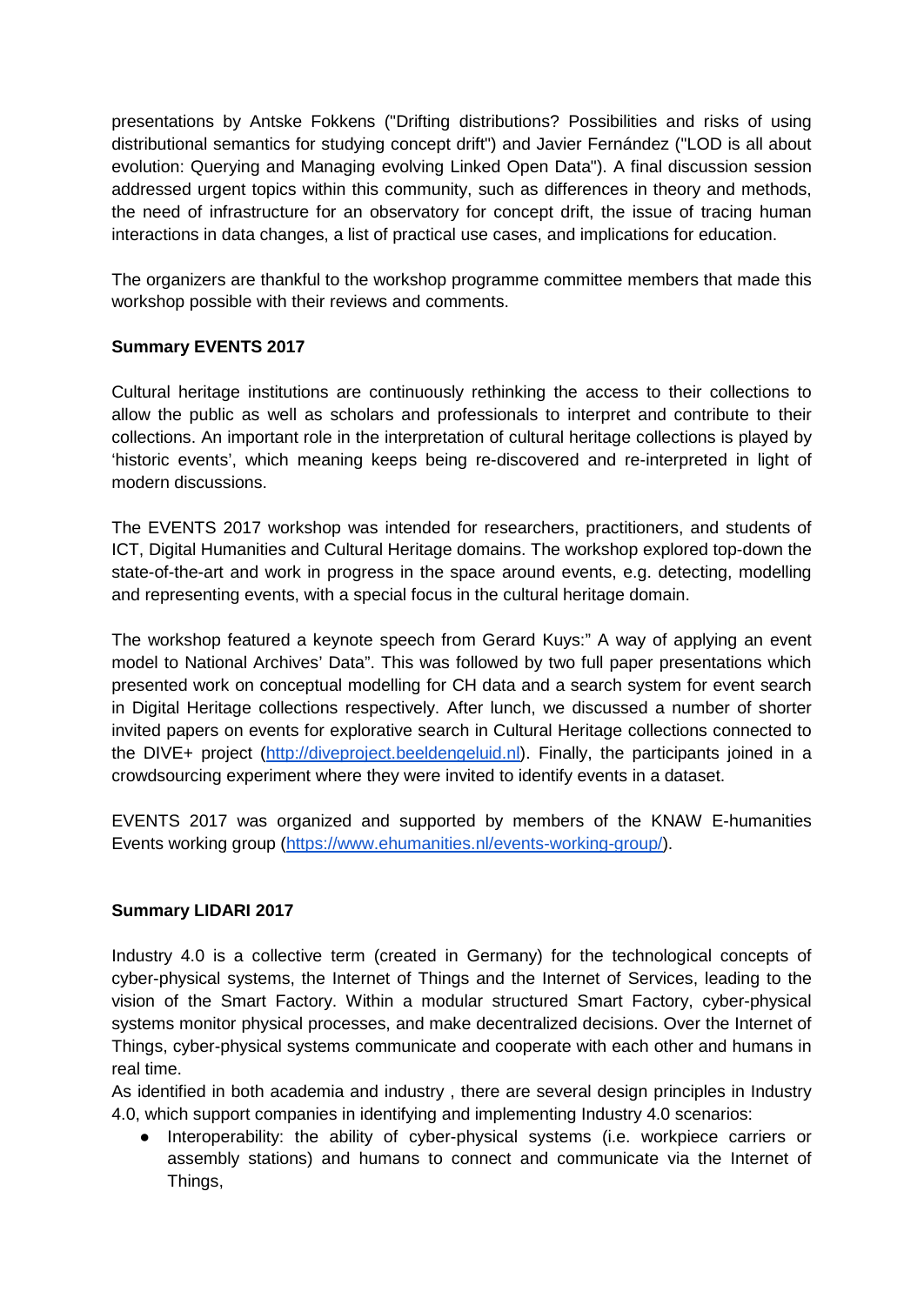- Virtualization: linking sensor data (from monitoring physical processes) with virtual plant models and simulation models,
- Decentralization: the ability of cyber-physical systems within Smart Factories to make decisions on their own,
- Real-Time Capability: the capability to collect and analyze data and provide the derived insights immediately.
- Service Orientation: offering of services (of cyber-physical systems, humans or Smart Factories),
- Modularity: flexible adaptation of Smart Factories to changing requirements by replacing or expanding individual modules.

The overall goal of the workshop is to identify challenges and limitations from the manufacturing engineering industry in the scope of the mentioned design principles, and bring them together with experts and solution approaches from the linked data community in the scope of Industry 4.0.

#### **Summary SALAD 2017**

The World Wide Web has significantly evolved during the past 25 years, developing from a collection of a few interlinked static pages to a global ubiquitous platform for sharing, searching, and browsing dynamic and customisable content, in a variety of different media formats. Future developments bring the promise of a higher level of automation, distributed search and the use of intelligent personal agents, which autonomously perform tasks on behalf of the user. The foundation for these trends is laid by the ever growing number of users and websites, the increasing data volumes, but also by the use and popularity of Linked Data and Web APIs. Unfortunately, despite some initial efforts and progress towards integrated use, these two technologies remain mostly disjunct in terms of developing solutions and applications. To this purpose, **Services and Applications over Linked APIs and Data -- SALAD** aims to explore the possibilities of facilitating a better fusion of Web APIs and Linked Data, thus enabling the harvesting and provisioning of data through applications and services on the Web. In particular, we focus on investigating how both static and dynamic resources (for example, sensor data or streams) exposed via interfaces on the Web, can be used together with semantic data, as means for enabling a shared use and providing a basis for developing rich applications.

Having the actuality of the research topic in mind, we focus on research work that employs Linked Data and Web API solutions in order to address challenges in the area of the Internet of Things (IoT). The vision of the IoT is to leverage Internet standards in order to interconnect all types of embedded devices (e.g., patient monitors, medical sensors, congestion monitoring devices, traffic-light controls, temperature sensors, smart meters, etc.) and real-world objects, and thus to make them a part of the Internet and provide overall interoperability. Therefore, IoT aims to build a future of connected devices that is truly open, flexible, and scalable. In the SALAD workshop we will explore how Linked APIs and Data can be used in order to contribute towards achieving this goal.